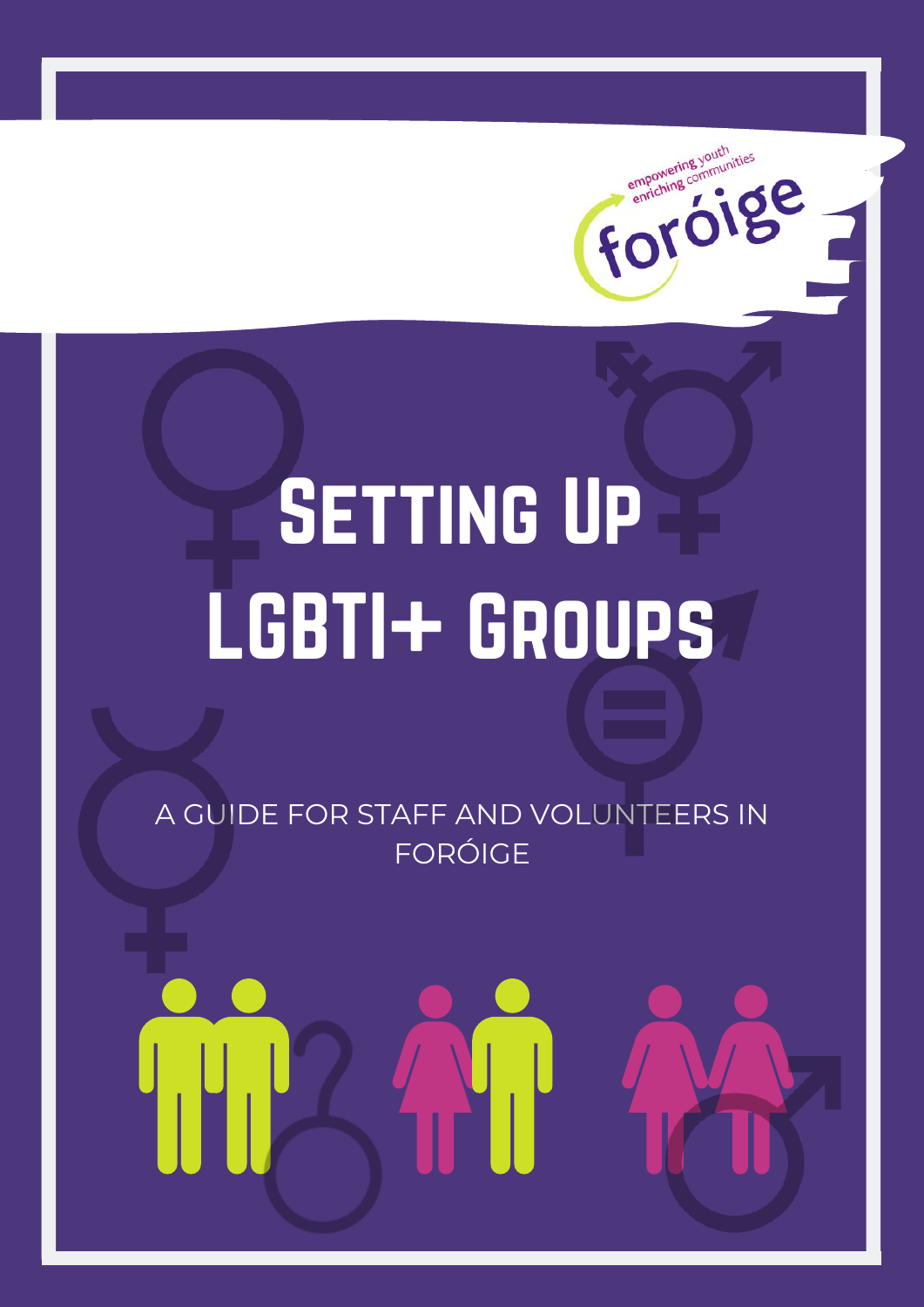# **ACKNOWLEDGMENTS**

This document has been prepared with guidance and input from Foróige's Youth Reference Panel and from volunteers and staff who have already established LGBTI+ groups nationwide.

Page **2** of **11**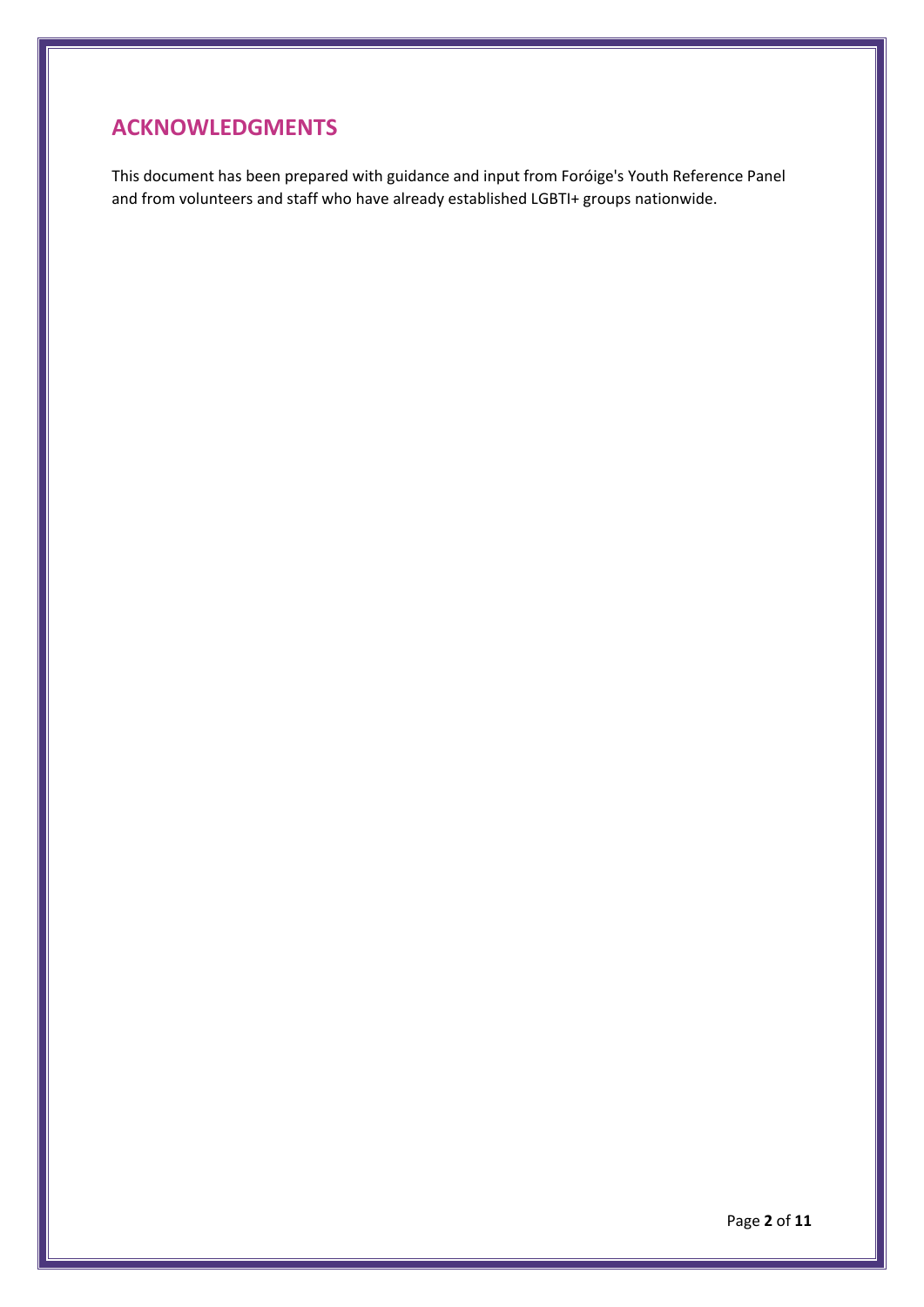### **INTRODUCTION**

Foróige seeks to be a welcoming, safe, inclusive, enjoyable and developmental environment for young people, whether in a club, project, service or specialist group.

We recognise that for all young people there are proven benefits to having a supportive and inclusive place like Foróige within the community, however for some LGBTI+ young people they may need additional support within their community. This has also been recognised in the LGBTI+ National Youth Strategy (2018-2020), in June 2018, launched by Minister for Children and Youth Affairs, Katherine Zappone. The strategic goals are to:

- Create a safe, supportive and inclusive environment for LGBTI+ young people.
- Improve the physical, mental & sexual health of LGBTI+ young people.
- Develop the research and data environment to better understand the lives of LGBTI+ young people.

In 2016, the Gay and Lesbian Equality Network (GLEN), BeLonGTo, HSE, Trinity College and Connecting for Life produced the LGBTIreland Report. This is a national study of the mental health and wellbeing of lesbian, gay, bisexual, transgender and intersex people in Ireland. Key relevant findings included:

- **Isolation years:** 12 years of age is the most common age people discovered their LGBT+ identity, with 16 years as the most common age people 'came out' to someone i.e. told the very first person they are LGBT+. The intervening period have been described as the isolation years due to the feelings of anxiety and isolation which often occur.
- **What helped people to come out:** Knowing that they would be supported and accepted by family, friends and others; greater visibility of LGBTI people; and more accepting attitudes helped most people to come out.
- **Main reason why people said they had not come out:** Fear of rejection and discrimination was one of the main reasons why people who had not come out continued to conceal their LGBTI+ identity. People particularly feared rejection by family and friends especially when they were aware of existing negative attitudes within these groups. The assumption of heterosexuality by family, friends and society also acted as a barrier to coming out.

For more findings from the report please see the full LGBTIreland report at the following link: [https://www.hse.ie/eng/services/list/4/mental-health-services/connecting-for](https://www.hse.ie/eng/services/list/4/mental-health-services/connecting-for-life/publications/lgbt-ireland-pdf.pdf)[life/publications/lgbt-ireland-pdf.pdf](https://www.hse.ie/eng/services/list/4/mental-health-services/connecting-for-life/publications/lgbt-ireland-pdf.pdf)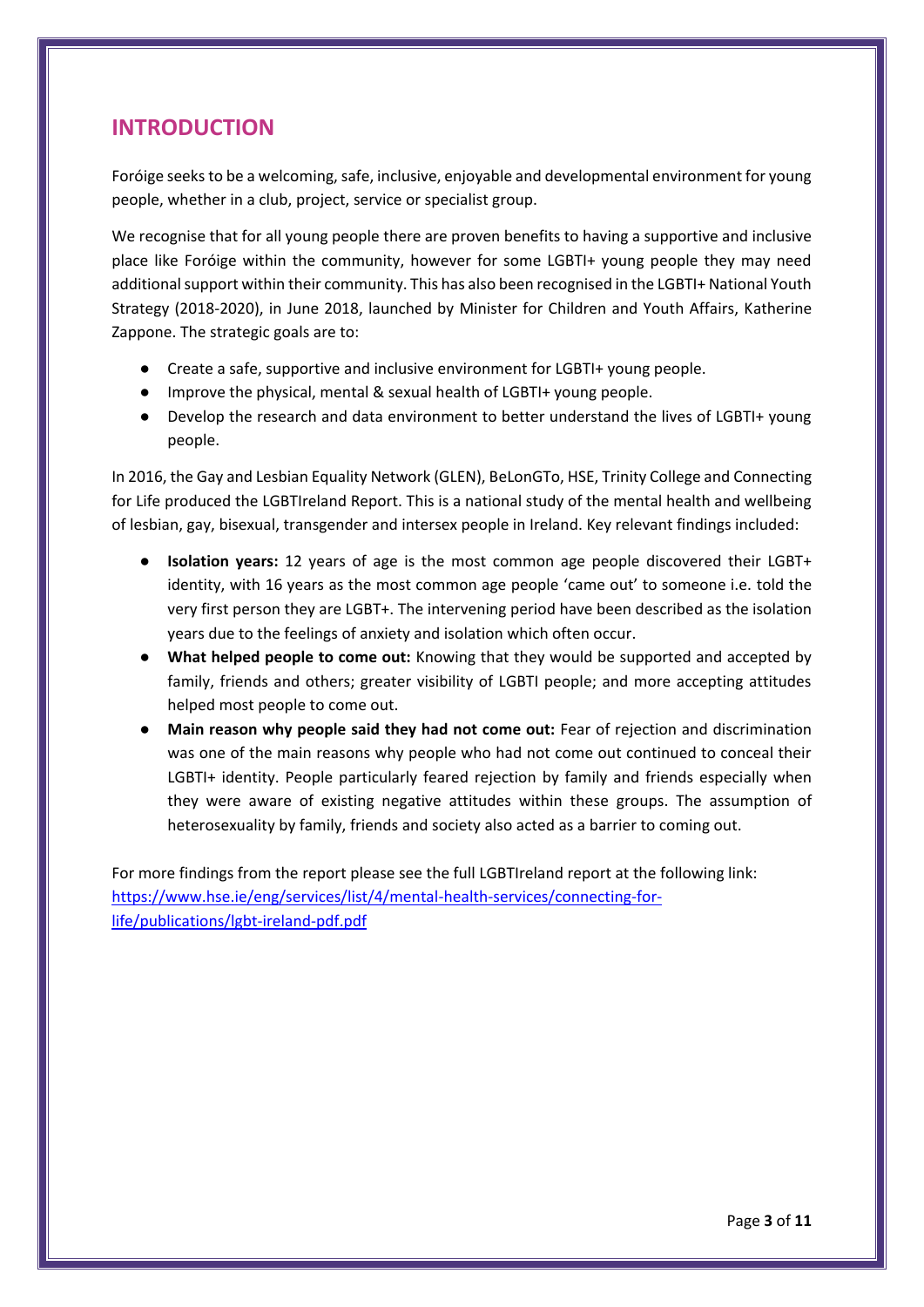## **WHAT IS A FORÓIGE LGBTI+ GROUP?**

A Foróige LGBTI+ group is an accepting, inclusive and safe space for all young people (LGBTI+ and allies<sup>1</sup>) to gather, relax, chat and have fun with peers. Young people are supported to be open and discuss their sexuality and their identity. Foróige LGBTI+ groups are firmly rooted in the Foróige Philosophy of the uniqueness of each young person, and the person centred approach this evokes. This space promotes the empowerment of each young person to take responsibility and be supported in their development. It is important to recognise that LGBTI+ young people are already members of Foróige clubs or services and that they may/or may not want to, or need to, access support from LGBTI+ groups also. Furthermore, a young person who joins Foróige for the first time through an LGBTI+ group should be supported to get involved in all other Foróige activities, programmes etc.

# **WHAT ARE THE BENEFITS FOR LGBTI+ YOUNG PEOPLE AND ALLIES?**

Young people will:

**.** 

- Experience an open and inclusive environment to develop as an individual and be supported to make a contribution to their community.
- Receive support and understanding from staff and volunteers.
- Share their experiences with other young people and benefit from peer support.
- Engage with others and have the opportunity to develop new friendships.
- Develop from the opportunity to relate to others in the LGBTI+ community.

## **HOW TO START UP AN LGBTI+ GROUP FOR YOUNG PEOPLE?**

LGBTI+ groups are already in operation within Foróige at many locations across the country. These steps have been collated from feedback from staff and volunteers who have set up LGBTI+ clubs or groups already and form the basis for establishing and setting up an LGBTI+ group locally.

## 7 STEPS TO SETTING UP A LGBTI+ GROUP:

**STEP 1. TRAINING:** Complete Foróige's Gender and Sexuality Capacity Building workshop.

**STEP 2: OUTREACH:** Identify local need and current LGBTI+ groups or supports.

**STEP 3: RECRUIT:** Recruit staff or volunteers to run the group.

**STEP 4: LOCATION:** Choose a premises and a suitable time.

**STEP 5: ADVERTISE:** Design a flyer/poster and advertise the group.

**STEP 6: SUPPORT:** Support young people to get involved and support their parents.

**STEP 7: PROGRAMMES AND ACTIVITIES:** Plan engaging programmes and activities.

 $1$  Ally/Allies: someone who supports LGBTI+ people and challenges LGBTI+ phobia.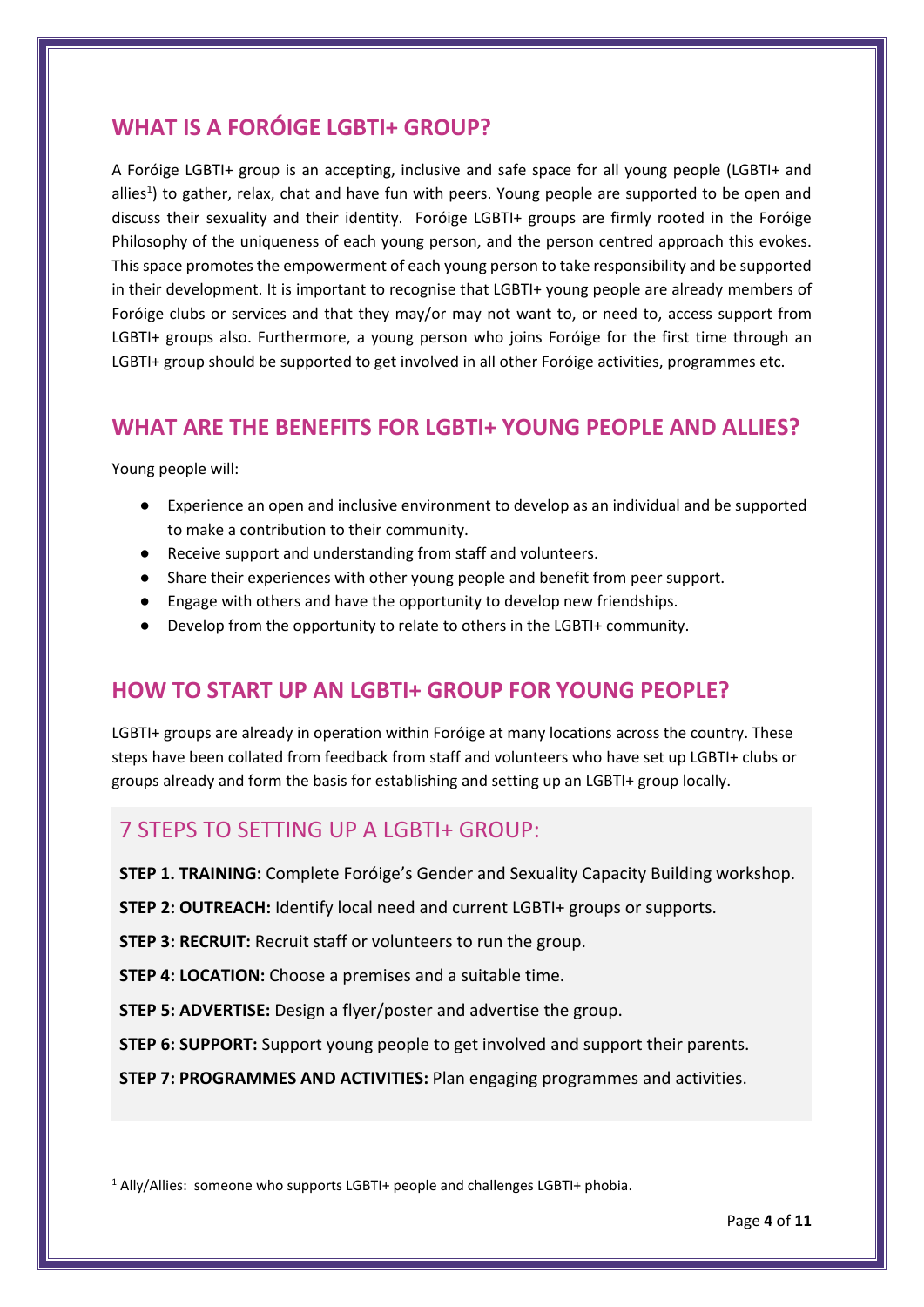#### **STEP 1: TRAINING**

#### Complete Foróige's Gender and Sexuality Capacity Building workshop.

The initial step in setting up a LGBTI+ group is attendance at Foróige's Gender and Sexuality Capacity Building workshop for staff and volunteers. This is a mandatory requirement prior to setting up or becoming involved in already established LGBTI+ groups.

The half-day workshop aims to support staff and volunteers in providing an inclusive and open environment for Foróige's LGBTI+ young people whilst developing their knowledge and skills in their capacity to achieve this.

On completion of this workshop participants will be able to:

- List the 9 grounds of discrimination & relevance to LGBTI+ people and describe how Foróige's philosophy is LGBTI+ inclusive.
- Identify specific assumptions we make about people's gender and sexuality.
- Outline what LGBTI+, and corresponding terminology, means.
- Distinguish between; sex assigned at birth, gender identity, gender expression and sexuality.
- Empathise with the experiences of LGBTI+ people and explore their own values/ beliefs in relation to this.
- Apply the learning to real scenarios within their roles.
- Identify positive changes they can make to their work to create a welcoming environment for all our young people.

Please check with your line manager, relevant staff person or contact Foróige's Training, Learning & Development (training@foroige.ie) for details.

#### **STEP 2: OUTREACH**

#### Identify local need and current LGBTI+ groups or supports.

Foróige is not, and does not, need to be an expert in LGBTI+ youth mental health or terminology. There are many needs of LGBTI+ young people which can be met through Foróige's provision of youth work.

There are many established and expert organisations that already exist nationally that can provide support and information. Please see *Appendix 1* for signposting and details on LGBTI+ organisations nationwide that you can link in with, or refer young people to for further support.

Most LGBTI+ groups for young people are in reasonably large towns or cities, but that need not be the case if there is sufficient demand. LGBTI+ groups can include allies so young people do not need to have come out to be a member as this could be a barrier for them. The group name need not include the acronym LGBTI+ if this could be a potential barrier also.

#### **Establish if there is a sufficient level of need:**

Meet with organisations in the local community: You may organise a meeting with people from local organisations e.g. schools, CAMHS, Tusla, School Completion Programme or other voluntary organisations to discuss if there is a need emerging across the community.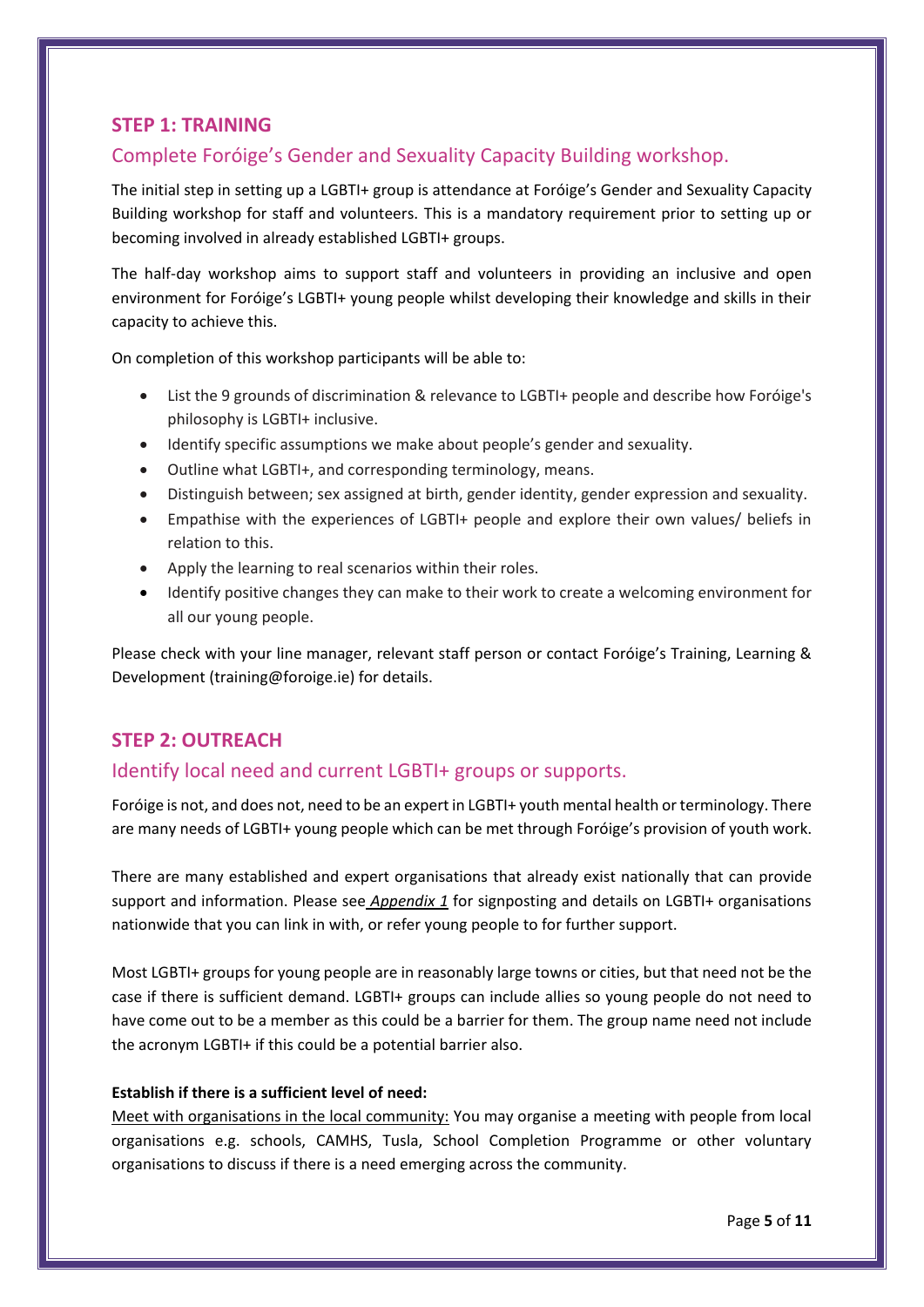Survey for young people: Create an anonymous survey for young people. Hardcopy print out the survey that they complete in a group or develop a surveygizmo that you post on the Foróige club or community page and see what interest is out there.

Research LGBTI+ supports and services: See what already exists in the area by contacting local LGBTI+ support services or groups and is this meeting the need already or would there be potential for collaboration in creating a space for LGBTI+ young people and allies. (See *Appendix 1)*

#### **STEP 3: RECRUIT**

#### Recruit staff or volunteers to run the group.

Link in with staff and volunteers and explain to them the need that is being highlighted in the community by young people or other professionals. Look for support to build a team to run the group and ensure you have this support in place to meet the need before proceeding.

#### **STEP 4: LOCATION**

#### Choose a premises and a suitable time.

The choice of premises may be outside of your control however there are some things to consider: **Ownership of Space:** It is important to provide young people with the opportunity to have ownership of the space. This can be achieved by providing young people with flags or badges or art supplies to create their own, these can be displayed while the group is running to develop an inclusive atmosphere in the space.

**Toilet Facilities:** It is preferable to have gender neutral toilet facilities where possible, or toilets that can be assigned gender neutral for the group slot. However this may not always be possible or within your control.

**Break out Space:** Where possible have a small break out room where staff and volunteers can speak to young people discreetly if they wish to discuss any issues or concerns.

#### **STEP 5: ADVERTISE**

#### Design a flyer/poster and advertise the group.

**Design:** an inclusive advertisement for the group making sure to include; Time, Date, Venue location and a Contact for queries. Please see *Appendix 2* for a sample poster template should you wish to use.

**Choose Platform:** Advertise the poster or image on social media, printed signage at the venue, in schools, through school completion programme staff etc.

**Advertisement Length:** Allow sufficient time for the advertisement, suggested 2-3 weeks so there has been enough exposure and reach across the community.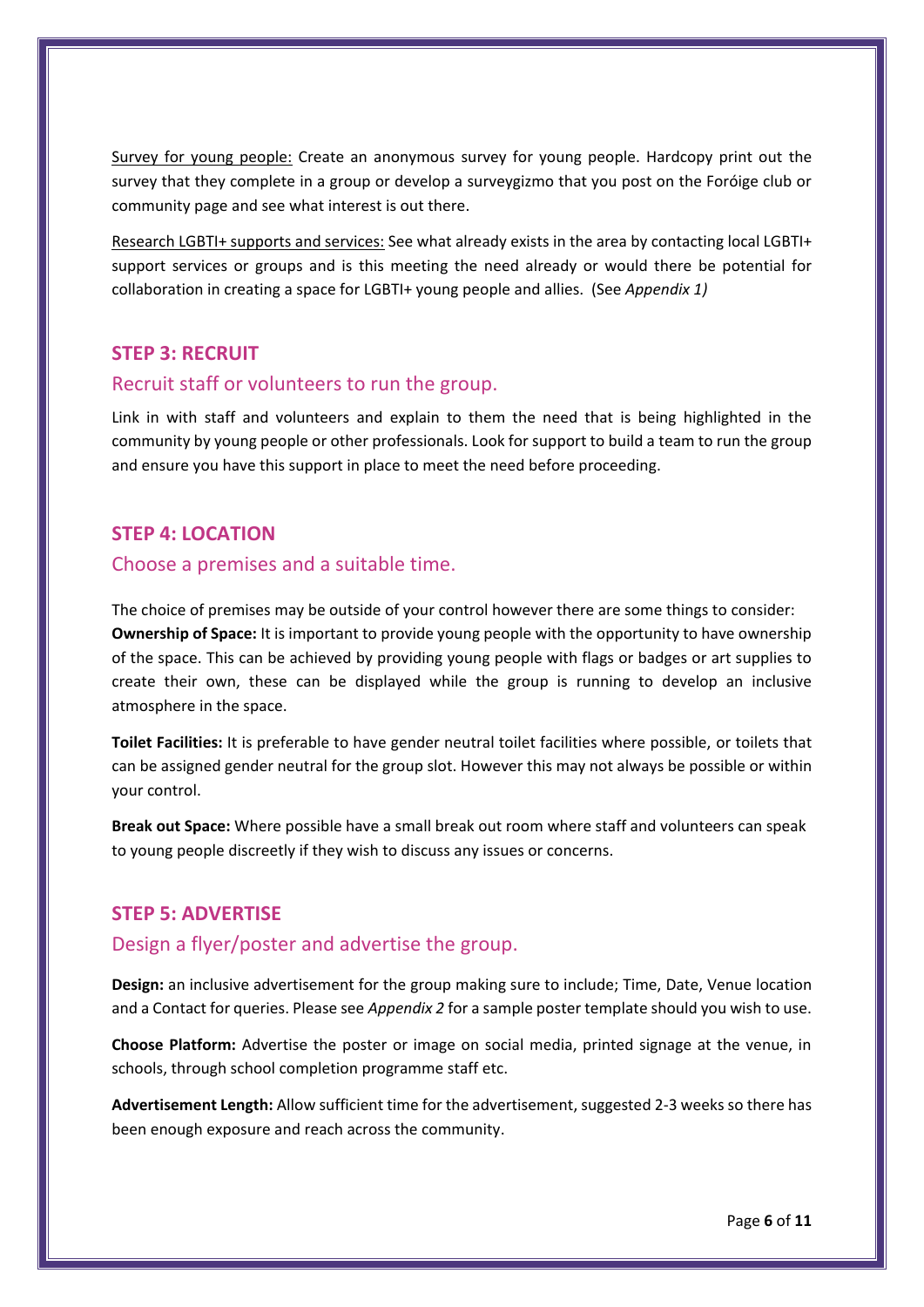#### **STEP 6: SUPPORT**

#### A. Support young people to get involved.

**One to one support**: One to one support may be appropriate, or required, for a young person who wishes to a join a group but requires extra support to do so. For example a young person may be shy, doesn't know anyone else in the group and may require one to one meet-ups before joining the group.

**Anti-Bullying and LGBTI+ inclusive environment<sup>2</sup>** : Staff and volunteers can limit the potential for bullying and LGBTI+ phobia within the group by developing a group agreement with the young people. This is important to promote inclusion and ensure that the group is a safe space for young people. This should be displayed each time the group meets and revisited when new members join and also as required throughout the running of the group.

**Naming of the Group:** Young people should be involved in establishing a name for the group.

Opening Circle: An opening circle for establishing everyone's pronouns<sup>3</sup> and name that they want to be called is important, this opening circle could be done regularly when starting a group and then when the group is established it can be done when new people join. Young people in Foróige LGBTI+ groups have described this as a way to break the ice. However, it is important that young people understand that there is no onus to label themselves or they may pass if they do not feel comfortable with announcing their preferred pronoun.

**Programmes/Activities:** It is important for young people to feel included within the group and to have a sense of ownership of what happens within it. Young people should be actively involved in selecting which programmes/activities are ran in the group.

#### B. Support young people's parents.

**.** 

The level of engagement from parents will vary depending on each young person's circumstances. Parental consent is required for young people to engage in Foróige clubs or services. It is important that parents are provided with information on what the group provides, it is not necessary to explicitly state it is an LGBTI+ group however. There are many LGBTI+ young people who will not have come out to their parents<sup>4</sup>. Please refer to the latest Foróige consent form on the portal and amend as required.

Staff or volunteers should not 'Out' LGBTI+ young people to their parents, or any other person. This confidentiality is very important in contributing to the supportive environment within the group, however the welfare and protection from harm of young people is of paramount importance. Foróige's Child Protection and Safeguarding policies and procedures should be adhered to in all circumstances where you think that a young person is exposed to harm or at immediate risk of harm.

<sup>2</sup> Research has shown that LGBTI+ young people can be at a higher risk of experiencing bullying: 75% of LGBTI+ people report experiencing bullying or harassment at some point related to their gender or sexuality (LGBTIreland, 2016). It is important to note that bullying is just as likely to come from within the LGBTI+ community as well as the non-LGBTI+ community.

<sup>&</sup>lt;sup>3</sup> Pronoun: Used to refer to someone in the third person. A person may use a different pronoun to that of the sex assigned to them at birth.

<sup>4</sup> Research shows that 1 in 4 people who had come out had not told their mother or father they are LGBTI (LGBTIreland report, 2016).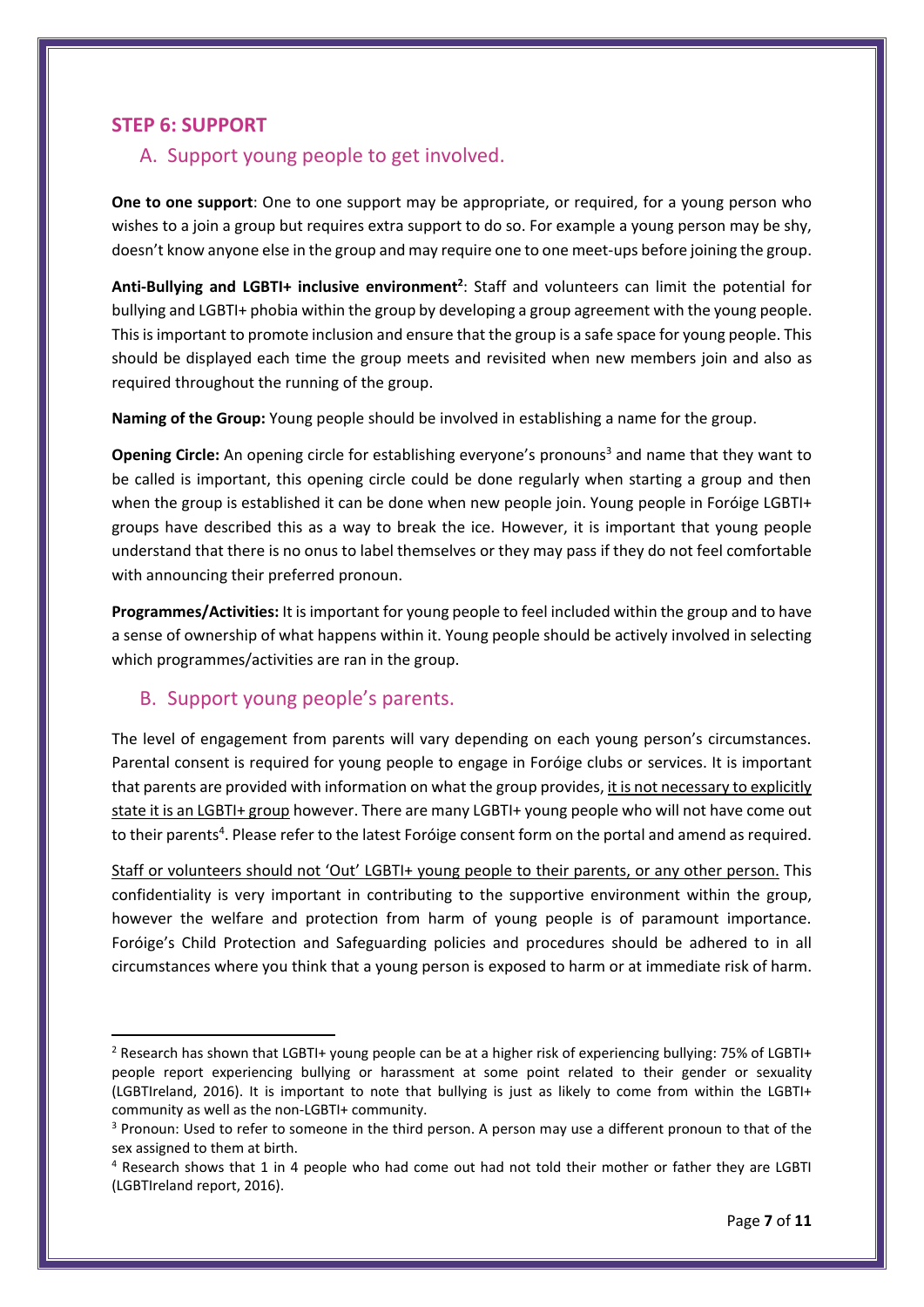#### **How to support parents who wish to access support:**

- **Support services:** Research support available locally to parents of LGBTI+ young people and signpost accordingly. Support parents with questions regarding terminology by referring to Foróige's 'Get with the Terms' poster. Familiarise yourself with the journey a trans young person may go on so that you have some awareness of what parents are talking about. e.g CAMHS engagement, hormone therapy. There is no expectation to be an expert in this area but useful to have an overview of the process should a young person or parent approach you to discuss. Transgender Equality Network Ireland (TENI) is a fantastic organisation to contact for further information and support on this: [www.teni.](http://www.teni/)ie.
- **Information Flyers:** Have literature available to provide to parents from organisations e.g. Foróige's 'Get with the Terms' poster, TENI [\(www.teni.ie\)](file:///C:/Users/Avril.hickey/Downloads/www.teni.ie) or BeLonG To [\(http://www.belongto.org/\)](http://www.belongto.org/).

#### **STEP 7: PROGRAMMES AND ACTIVITIES**

**.** 

#### Plan engaging programme and activities for the group to consider.

In line with all other Foróige services, young people in LGBTI+ groups should be involved in choosing which activities and programmes the group engages in. Potential campaigns, programmes or activities you could introduce to the group could be:

- 1. **Events and Initiatives** which promote inclusivity and promote anti bullying may be of particular relevance such as:
	- o Foróige Against Bullying (FAB FEB) Month: This anti-bullying campaign is an exciting annual event in the Foróige calendar every February. Please contact [training@foroige.ie](mailto:training@foroige.ie) for further details. There is also a supporting FAB programme that can be run throughout the year to support the FAB FEB, more details provided below.
	- o BelongTo's Stand Up Awareness week: This week addresses homophobic, biphobic and transphobic bullying in second-level schools and youth services by encouraging friendship and positive understanding of LGBTI+ young people. Please contact BeLonGTo for further details. [www.belongto.org.](http://www.belongto.org/)
	- o LGBTI+ Pride events every year across the country.
- 2. **Foróige's Manualised Programmes** which explores all different types of relationships and promotes inclusive scenarios which can improve on elements of minority stress of LGBTI+ people<sup>5</sup> where standard curriculum and educational material is largely geared towards

<sup>5</sup> Minority stress: direct and indirect forms of LGBTI specific discrimination and victimisation, internalised LGBTI identity shame, and stress associated with LGBTI identity concealment which can come from norms in education, family, law and society. While LGBTI people are not inherently any more prone to mental health problems than other groups in society, coping with the effects of minority stress can be detrimental to LGBT people's mental health (LGBTIreland Report, 2016).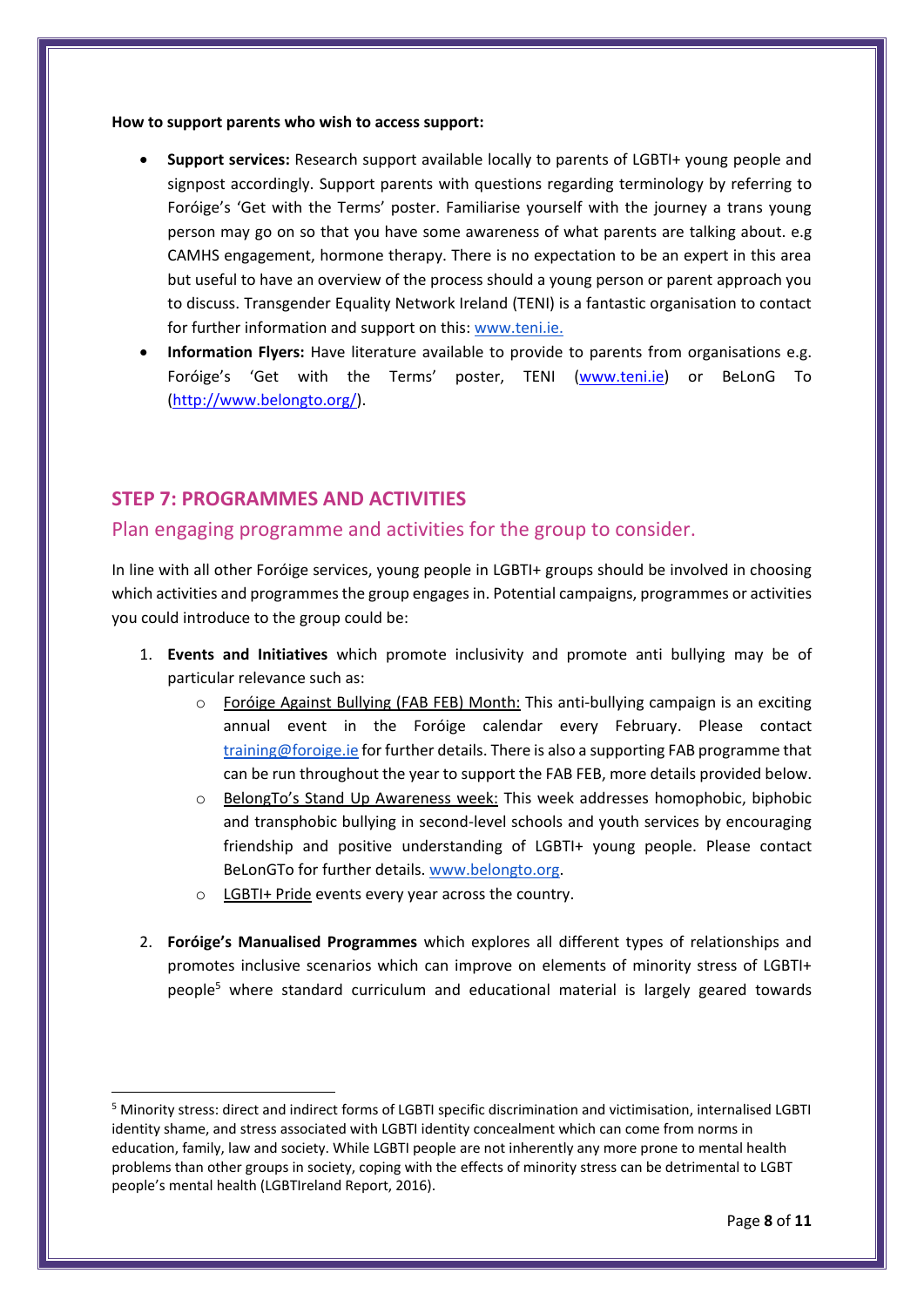heterosexual and cisgender<sup>6</sup>. Please contact *training@foroige.ie* or your local youth officer for further details. Some of these programmes are:

- o **Foróige's REAL U Programme**: REAL U (Relationships Explored Life Uncovered) is a personal development programme that aims to equip young people with the skills, knowledge and confidence to develop healthy relationships, make responsible decisions in relation to their sexual health.
- o **Foróige Against Bullying (FAB) Programme** was co-created with Foróige Reference Panel in 2013 and updated again in June 2019, which supports the need of young people in gaining the skills and confidence needed to speak about issues of bullying, recognise bullying and empower them to come up with solutions to deal with the bullying.
- o **Foróige's Be Healthy Be Happy (BHBH) Programme**: Foróige's Health & Well-being programme; Be Healthy, Be Happy, is a holistic programme which aims to enable young people to take charge of their health and well-being in order to enhance the quality of their lives. In achieving this it develops strengths and assets in the areas of physical, mental, social and spiritual health.
- 3. **Guest Speakers:** Inviting guest speakers to talk to the group. Always ensure that external speakers are briefed prior to the talk about what the group represents, the open and inclusive environment that has been established and that they are introduced to the Philosophy of Foróige. Furthermore always remain in the room when guest speakers are present.

 $\overline{\phantom{a}}$ 

 $6$  A person who identifies with their sex assigned at birth. Sex assigned at birth is the assignment and classification of people as male or female at birth, often based on physical anatomy.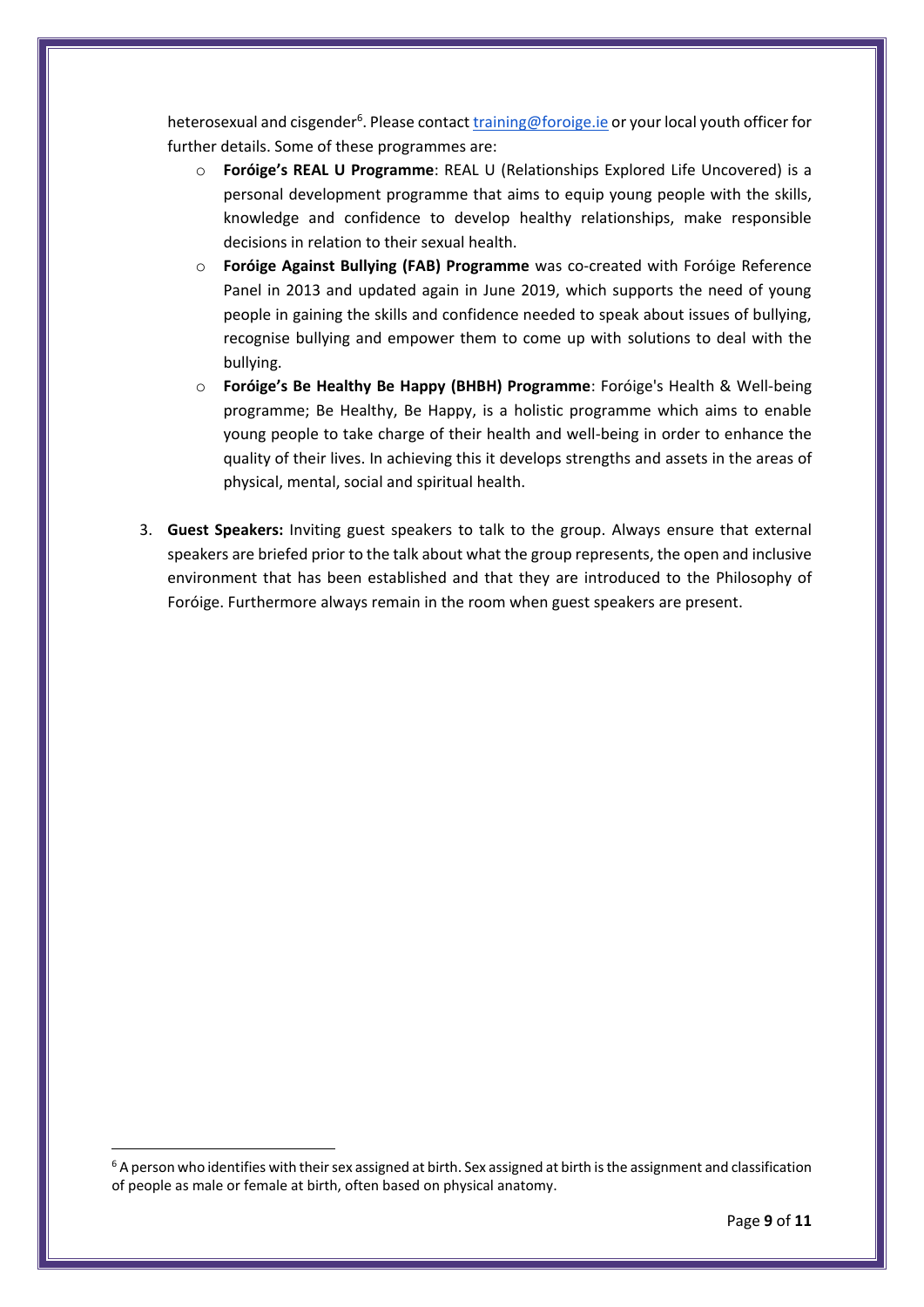# **E- APPENDIX 1:** LGBTI+ Signposting: Support and Social Groups

| Insert image | Available to view at:                             |
|--------------|---------------------------------------------------|
|              | Volunteer Portal: need to create this link        |
|              | Staff Portal: need to create this link            |
|              | Or contact training@foroige.ie for a copy of this |
|              | file.                                             |
|              |                                                   |

# **E- APPENDIX 2:** LGBTI+ Group Poster Template

| Insert image | Available to download at:                         |
|--------------|---------------------------------------------------|
|              | Volunteer Portal: need to create this link        |
|              | Staff Portal: need to create this link            |
|              | Or contact training@foroige.ie for a copy of this |
|              | file.                                             |
|              |                                                   |

# **E- APPENDIX 3:** Gender and Sexuality 'Get with the Terms' Poster

| Insert image | Available to download at:<br>Volunteer Portal: need to create this link                              |
|--------------|------------------------------------------------------------------------------------------------------|
|              | Staff Portal: need to create this link<br>Or contact training@foroige.ie for a copy of this<br>file. |
|              |                                                                                                      |